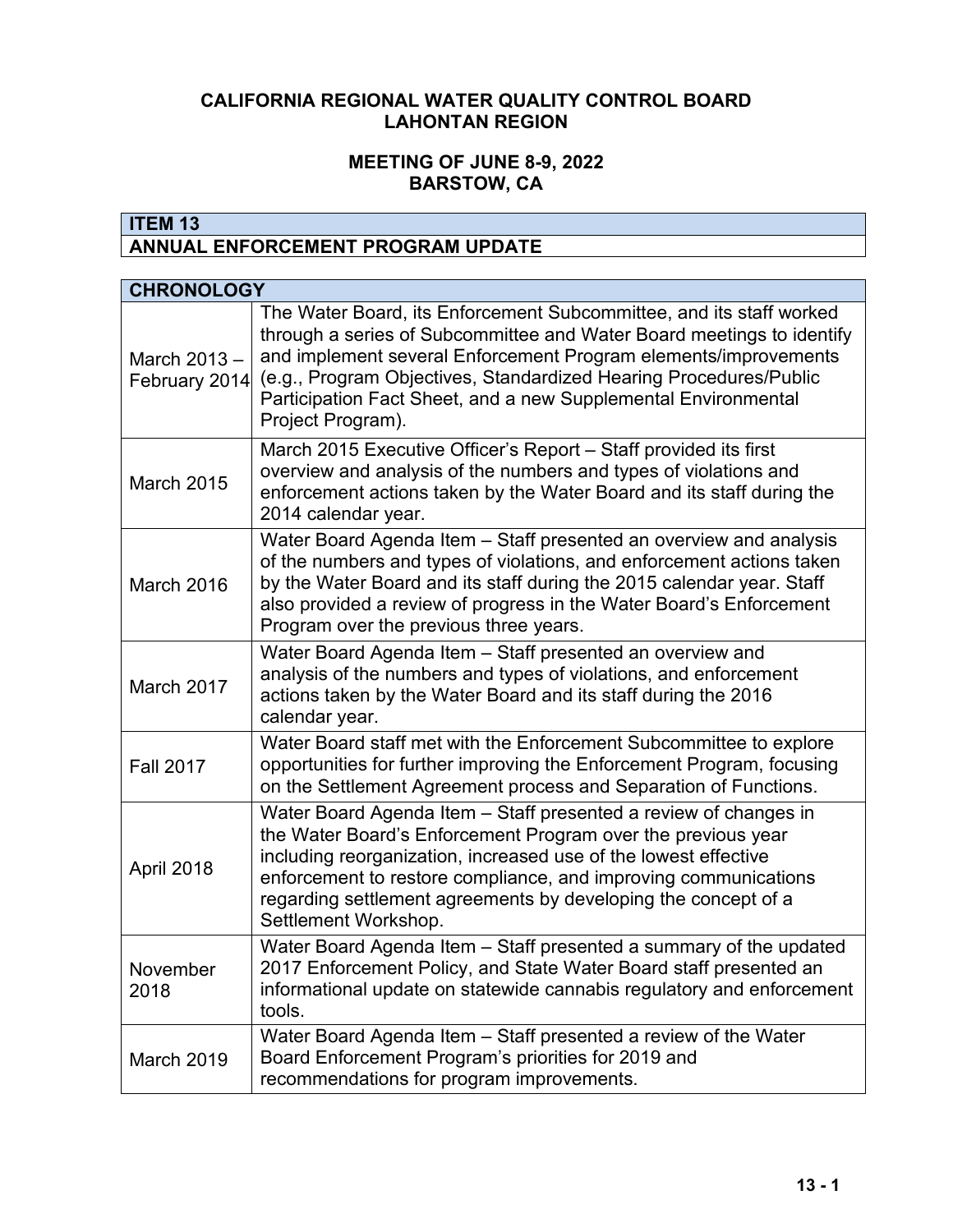| <b>July 2019</b> | Water Board Agenda Item - Staff presented information regarding its<br>Regulatory Compliance Assurance System that acknowledges how the<br>Water Board regulatory and enforcement programs work in tandem<br>towards achieving compliance with the State's water quality laws,<br>policies, and regulations. |
|------------------|--------------------------------------------------------------------------------------------------------------------------------------------------------------------------------------------------------------------------------------------------------------------------------------------------------------|
| May 2020         | Water Board Agenda Item-Staff and Office of Enforcement provided the<br>Water Board a Staff Report and presentation with a status update and<br>recommendations for program improvements and priorities for 2021.                                                                                            |
| <b>June 2021</b> | Staff provided an update as part of the 2021 Priorities &<br>Accomplishments agenda item.                                                                                                                                                                                                                    |

# **BACKGROUND**

Water Board staff has been providing annual updates regarding the Water Board's Enforcement Program for more than seven years. Most reports have focused on violation and enforcement action numbers, with more recent reports highlighting Enforcement Program elements and changes. This agenda item will focus on a status update and accomplishment since the 2021 Annual Enforcement update, provide a summary update of 2021 violations and informal and formal enforcement actions to address those violations, and present program priorities for 2022.

# **DISCUSSION**

This agenda item will provide a presentation to the Water Board that includes to following topics:

- Status update on Enforcement Program accomplishments in 2021
- Summary update of 2021 violations and informal/formal enforcement actions to address those violations
- Enforcement Program performance evaluation 2019-2021: Are we meeting the goals, objectives, and priorities that we have established for ourselves?
- Recommended Enforcement Program priorities for 2022

This agenda item will also include a presentation from the Office of Enforcement regarding anticipated revisions to the 2017 State Water Resources Control Board, Water Quality Enforcement Policy in the spring or fall of 2023. Office of Enforcement may provide updates on additional topics, including, but not limited to, opportunities for Office of Enforcement-led staff enforcement trainings and/or implementation of the Supplemental Environmental Projects restrictions section (Section VIII.A of the Enforcement Policy). David Boyers, Assistant Chief Counsel with the State Water Resources Control Board's Office of Enforcement, will provide a presentation on this process.

#### **ISSUES**

Are there elements of the Lahontan Water Board's Enforcement Program or recommended enforcement priorities for 2022 that the Water Board would like staff to evaluate and address?